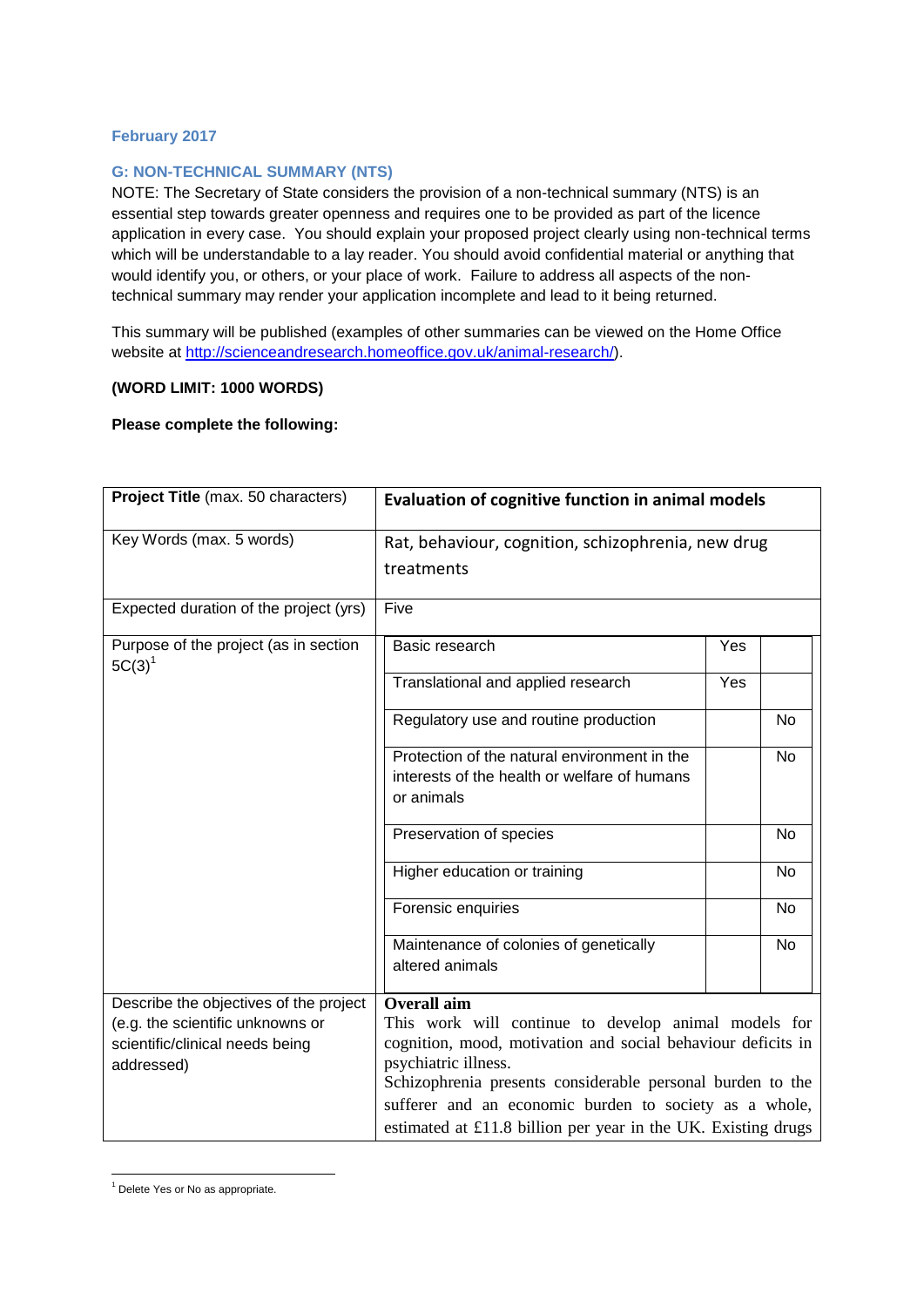| What are the potential benefits likely<br>to derive from this project (how<br>science could be advanced or<br>humans or animals could benefit<br>from the project)?                                  | are not effective enough and have unpleasant side effects<br>reducing compliance. Better treatments are therefore required,<br>particularly for memory and social communication in<br>schizophrenia. Critical for the development of improved<br>treatments is improved understanding of the cause and<br>biological basis of such disorders which can only be achieved<br>through carefully validated animal models.<br>Humans will benefit from the project in a variety of ways.<br>Schizophrenia reduces the quality of life for patients and<br>carers dramatically and has a large economic cost. Improved<br>treatments have not been successfully developed due to a lack<br>of understanding of the biological basis of these diseases due<br>to limited animal models. For any disorder, prevention is<br>better than cure and early treatment is more successful than<br>late treatment. Our work aims to identify new treatments for<br>debilitating aspects of the illness, memory, mood and<br>motivational disturbances with reduced side effects and<br>improved effectiveness over existing medication. This will<br>limit the detrimental effects to the patient's social, academic<br>and home life. The benefits will be both in quality of life for<br>patients and carers and economic in terms of restoring<br>function in patients who can then work and make a<br>contribution to society. We also aim to improve understanding<br>of the mechanism(s) by which new treatments (drug and non-<br>drug e.g. exercise) produce their beneficial effects on<br>aspects of negative<br>cognition<br>and<br>symptoms,<br>mood,<br>motivation and anticipation of reward.<br>Animals (in our lab and others) will benefit from development<br>of improved, food-rewarded tests based on naturalistic<br>behaviour. |
|------------------------------------------------------------------------------------------------------------------------------------------------------------------------------------------------------|---------------------------------------------------------------------------------------------------------------------------------------------------------------------------------------------------------------------------------------------------------------------------------------------------------------------------------------------------------------------------------------------------------------------------------------------------------------------------------------------------------------------------------------------------------------------------------------------------------------------------------------------------------------------------------------------------------------------------------------------------------------------------------------------------------------------------------------------------------------------------------------------------------------------------------------------------------------------------------------------------------------------------------------------------------------------------------------------------------------------------------------------------------------------------------------------------------------------------------------------------------------------------------------------------------------------------------------------------------------------------------------------------------------------------------------------------------------------------------------------------------------------------------------------------------------------------------------------------------------------------------------------------------------------------------------------------------------------------------------------------------------------------------------------------------------------------------------|
| What species and approximate<br>numbers of animals do you expect to<br>use over what period of time?                                                                                                 | 3000 rats over 5 years                                                                                                                                                                                                                                                                                                                                                                                                                                                                                                                                                                                                                                                                                                                                                                                                                                                                                                                                                                                                                                                                                                                                                                                                                                                                                                                                                                                                                                                                                                                                                                                                                                                                                                                                                                                                                |
| In the context of what you propose to<br>do to the animals, what are the<br>expected adverse effects and the<br>likely/expected level of severity?<br>What will happen to the animals at<br>the end? | The level of severity is expected to be moderate. Only minor,<br>short term, brief behavioural effects of drug treatments are<br>anticipated as these interact with brain systems. These may<br>include increased or decreased activity and/or increased<br>repetitive movements.                                                                                                                                                                                                                                                                                                                                                                                                                                                                                                                                                                                                                                                                                                                                                                                                                                                                                                                                                                                                                                                                                                                                                                                                                                                                                                                                                                                                                                                                                                                                                     |
|                                                                                                                                                                                                      | Behavioural techniques are generally not stressful and can, in<br>certain cases, be considered enrichment for the animals.<br>Environmental enrichment and wheel running are examples of<br>the methods we use.                                                                                                                                                                                                                                                                                                                                                                                                                                                                                                                                                                                                                                                                                                                                                                                                                                                                                                                                                                                                                                                                                                                                                                                                                                                                                                                                                                                                                                                                                                                                                                                                                       |
|                                                                                                                                                                                                      | At the end of the study, or as part of the experimental<br>procedure (e.g. to perform detailed assessment of brain                                                                                                                                                                                                                                                                                                                                                                                                                                                                                                                                                                                                                                                                                                                                                                                                                                                                                                                                                                                                                                                                                                                                                                                                                                                                                                                                                                                                                                                                                                                                                                                                                                                                                                                    |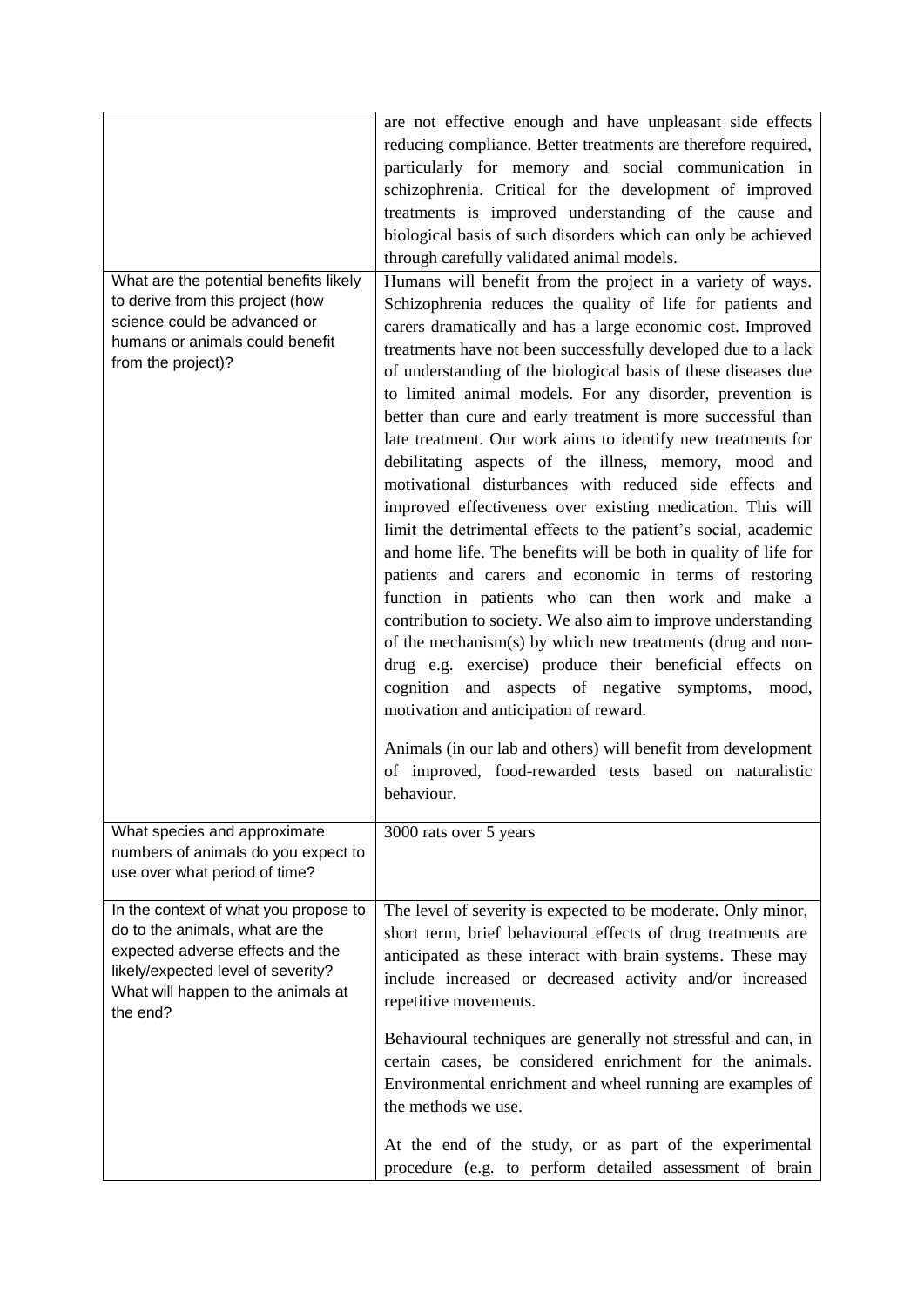|                                                                                                          | changes induced by the interventions) rats will be killed<br>humanely and quickly by a Schedule 1 procedure.                                                                                                                                                                                                                                                                                                                                                                                                                                                                                                                                                                                                                                                                                                                                                                                                                                                                                                                                                                                                                                                                                                                                                                                                                                                                                                                        |
|----------------------------------------------------------------------------------------------------------|-------------------------------------------------------------------------------------------------------------------------------------------------------------------------------------------------------------------------------------------------------------------------------------------------------------------------------------------------------------------------------------------------------------------------------------------------------------------------------------------------------------------------------------------------------------------------------------------------------------------------------------------------------------------------------------------------------------------------------------------------------------------------------------------------------------------------------------------------------------------------------------------------------------------------------------------------------------------------------------------------------------------------------------------------------------------------------------------------------------------------------------------------------------------------------------------------------------------------------------------------------------------------------------------------------------------------------------------------------------------------------------------------------------------------------------|
| <b>Application of the 3Rs</b>                                                                            |                                                                                                                                                                                                                                                                                                                                                                                                                                                                                                                                                                                                                                                                                                                                                                                                                                                                                                                                                                                                                                                                                                                                                                                                                                                                                                                                                                                                                                     |
| 1. Replacement<br>State why you need to use animals<br>and why you cannot use non-animal<br>alternatives | It is difficult to mimic brain and behaviour interactions in cell<br>systems, and whole animal experimentation is therefore vital<br>to obtain a greater understanding of mechanisms and to test<br>effectiveness of new molecules. This work must use whole<br>animals as behaviour is a central feature of the project. Thus<br>effects of new drugs on complex behaviour patterns may only<br>be studied in whole animals and not using in vitro<br>preparations, although CNS studies can also be conducted $ex$<br>vivo and in vitro. To date there is no suitable alternative to the<br>use of whole animals for behavioural research that doesn't<br>involve human subjects.                                                                                                                                                                                                                                                                                                                                                                                                                                                                                                                                                                                                                                                                                                                                                 |
|                                                                                                          | However, wherever possible the whole animal studies will be<br>accompanied by isolated culture systems and using samples<br>from patients. If any relevant non-animal alternatives become<br>available during the course of the project, we will implement<br>in<br>studies.<br>behavioural<br>these<br>The<br>studies<br>our<br>are<br>complemented by detailed post-mortem brain analyses which<br>may identify a biomarker that could be used to develop<br>subsequent isolated culture systems to study the pathology of<br>these disorders. We collaborate with colleagues with brain<br>recording and imaging technology and others who have<br>replaced some animal testing with human studies. One<br>research group in particular, use animals but also human<br>samples (collecting samples from CNS epilepsy operations)<br>while another group uses human subjects to explore effects of<br>new drugs on brain function and behaviour through e.g. brain<br>imaging studies. Their approach is to replace animal studies<br>once drugs have successfully completed Phase I safety trials.<br>We test molecules prior to Phase I trials following<br>toxicological testing, it is unlikely this approach would be<br>considered by our colleagues, but it is a replacement approach<br>that is used successfully and is important for us, if the<br>opportunity arises, in addition to performing our animal<br>studies. |
| 2. Reduction<br>Explain how you will assure the use<br>of minimum numbers of animals                     | We will minimise the number of animals by re-using the same<br>animal in different behavioural tests, and testing more than<br>one drug in the same animals. Numbers will be further<br>reduced by repeated measures designs where possible. So far<br>this has reduced our animal usage by approx. 40% All these<br>repeat studies will only be conducted following an extensive<br>examination of the animal by the Nominated Veterinary<br>Surgeon. We have consulted a statistical expert and conducted<br>power calculations to ensure we have minimum number of                                                                                                                                                                                                                                                                                                                                                                                                                                                                                                                                                                                                                                                                                                                                                                                                                                                               |